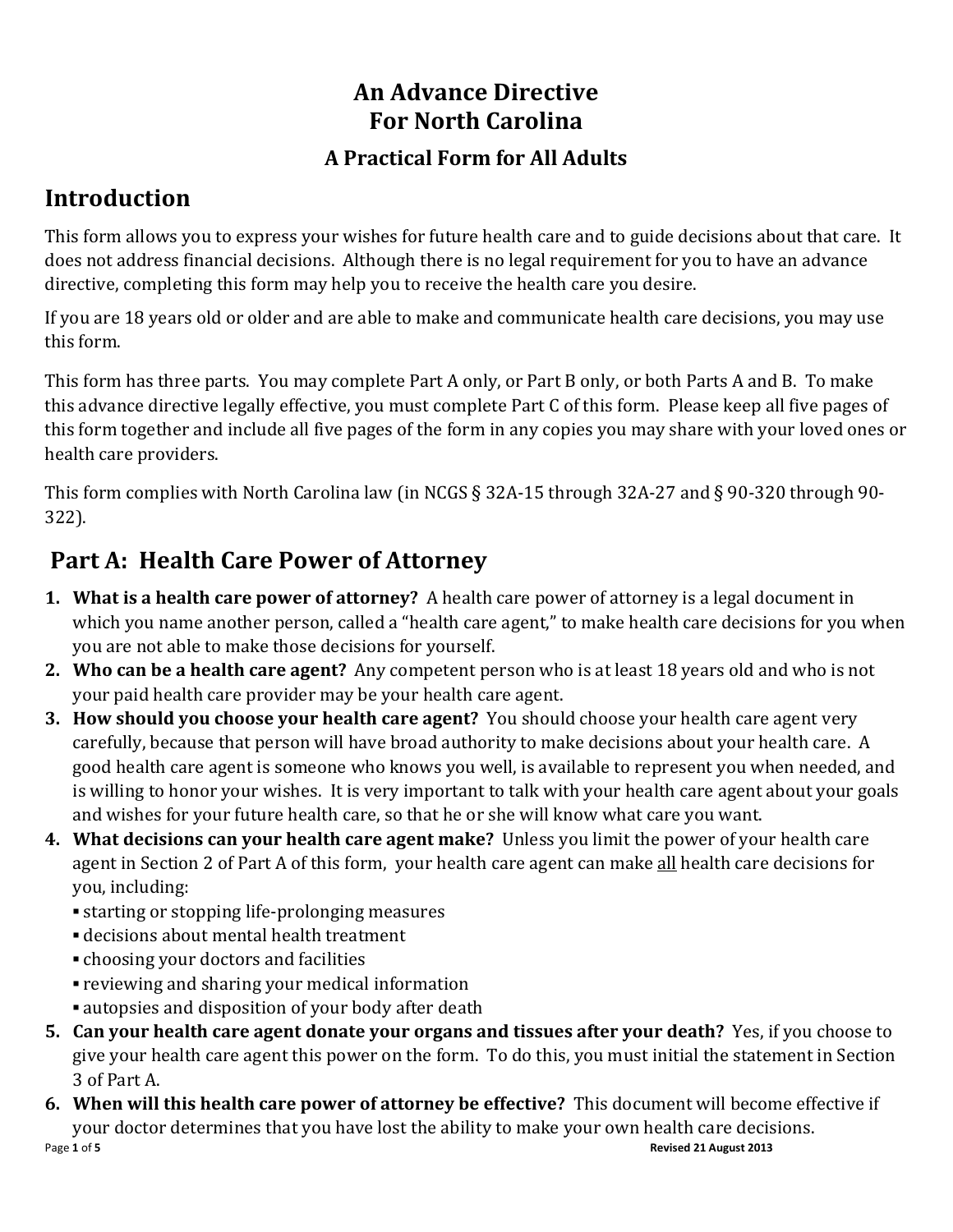- 7. How can you revoke this health care power of attorney? If you are competent, you may revoke this health care power of attorney in any way that makes clear your desire to revoke it. For example, you may destroy this document, write "void" across this document, tell your doctor that you are revoking the document, or complete a new health care power of attorney.
- 8. Who makes health care decisions for me if I don't name a health care agent and I am not able to make my own decisions? If you do not have a health care agent, NC law requires health care providers to look to the following individuals, in the order listed below: legal guardian; an attorney-in-fact under a general power of attorney (POA) if that POA includes the right to make health care decisions; a husband or wife; a majority of your parents and adult children; a majority of your adult brothers and sisters; or an individual who has an established relationship with you, who is acting in good faith and who can convey your wishes. If there is no one, the law allows your doctor to make decisions for you as long as another doctor agrees with those decisions.

## Part B: Living Will

- 1. What is a living will? In North Carolina, a living will lets you state your desire not to receive lifeprolonging measures in any or all of the following situations:
	- You have a condition that is incurable that will result in your death within a short period of time.
	- You are unconscious, and your doctors are confident that you cannot regain consciousness.
	- You have advanced dementia or other substantial and irreversible loss of mental function.
- 2. What are life-prolonging measures? Life-prolonging measures are medical treatments that would only serve to postpone death, including breathing machines, kidney dialysis, antibiotics, tube feeding (artificial nutrition and hydration), and similar forms of treatment.
- 3. Can life-prolonging measures be withheld or stopped without a living will? Yes, in certain circumstances. If you are able to express your wishes, you may refuse life-prolonging measures. If you are not able to express your wishes, then permission must be obtained from those individuals who are making decisions on your behalf.
- 4. What if you want to receive tube feeding (artificial nutrition and hydration)? You may express your wish to receive tube feeding in all circumstances. To do this, you must initial the statement in Section 2 of Part B.
- 5. How can you revoke this living will? You may revoke this living will by clearly stating or writing in any clear manner that you wish to do so. For example, you may destroy the document, write "void" across the document, tell your doctor that you are revoking the document, or complete a new living will.

# Part C: Completing this Document

To make this advance directive legally effective, all three sections of Part C of the document must be completed.

- 1. Wait until two witnesses and a notary public are present, then sign and date the document.
- 2. Two witnesses must sign and date the document in Section 2 of Part C. These witnesses cannot be: ▪ related to you by blood or marriage,
	- your heir, or a person named to receive a portion of your estate in your will,
	- someone who has a claim against you or against your estate, or
	- your doctor, other health care provider, or an employee of a hospital in which you are a patient, or an employee of the nursing home or adult care home where you live.
- 3. A notary public must witness these signatures and notarize the document in Section 3 of Part C.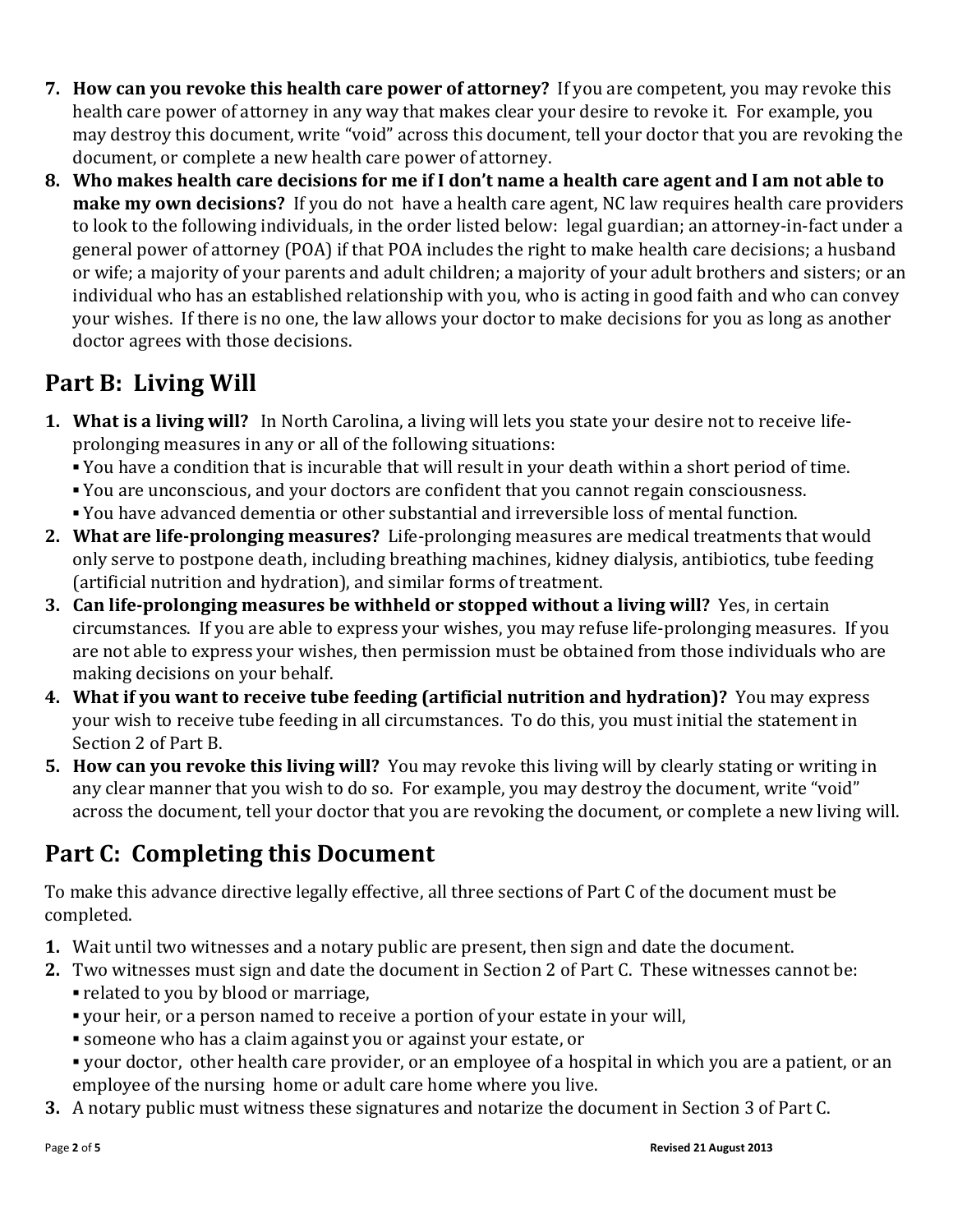### Part A: Health Care Power of Attorney (Choosing a Health Care Agent)

If you do not wish to appoint a health care agent, strike through this entire part and initial here \_\_\_\_\_\_.

### My name is: My birth date is: / /

(Please Print)

### 1. The person I choose as my health care agent is:

| first name     | middle name | last name  |                |
|----------------|-------------|------------|----------------|
| street address | city        | state      | zip code       |
| home phone     | work phone  | cell phone | e-mail address |

If this person is unable or unwilling to serve as my health care agent, my next choice is:

| first name     | middle name | last name  |                |
|----------------|-------------|------------|----------------|
| street address | city        | state      | zip code       |
| home phone     | work phone  | cell phone | e-mail address |

### 2. Special Instructions:

NOTE: In this section, you may include any special instructions you want your health care agent to follow, or any limitations you want to put on the decisions your health care agent can make, including decisions about tube feeding, other life-prolonging treatments, mental health treatments, autopsy, disposition of your body after death, and organ donation.

If you do not have any special instructions for your health care agent, or any limitations you want to put on your agent's authority, please draw a line through this section.

#### 3. Organ Donation:

(initial) My health care agent may donate my organs, tissues, or parts after my death.

Page 3 of 5 Revised 21 August 2013 (Please note: if you do not initial above, your health care agent will not be able to donate your organs or parts.)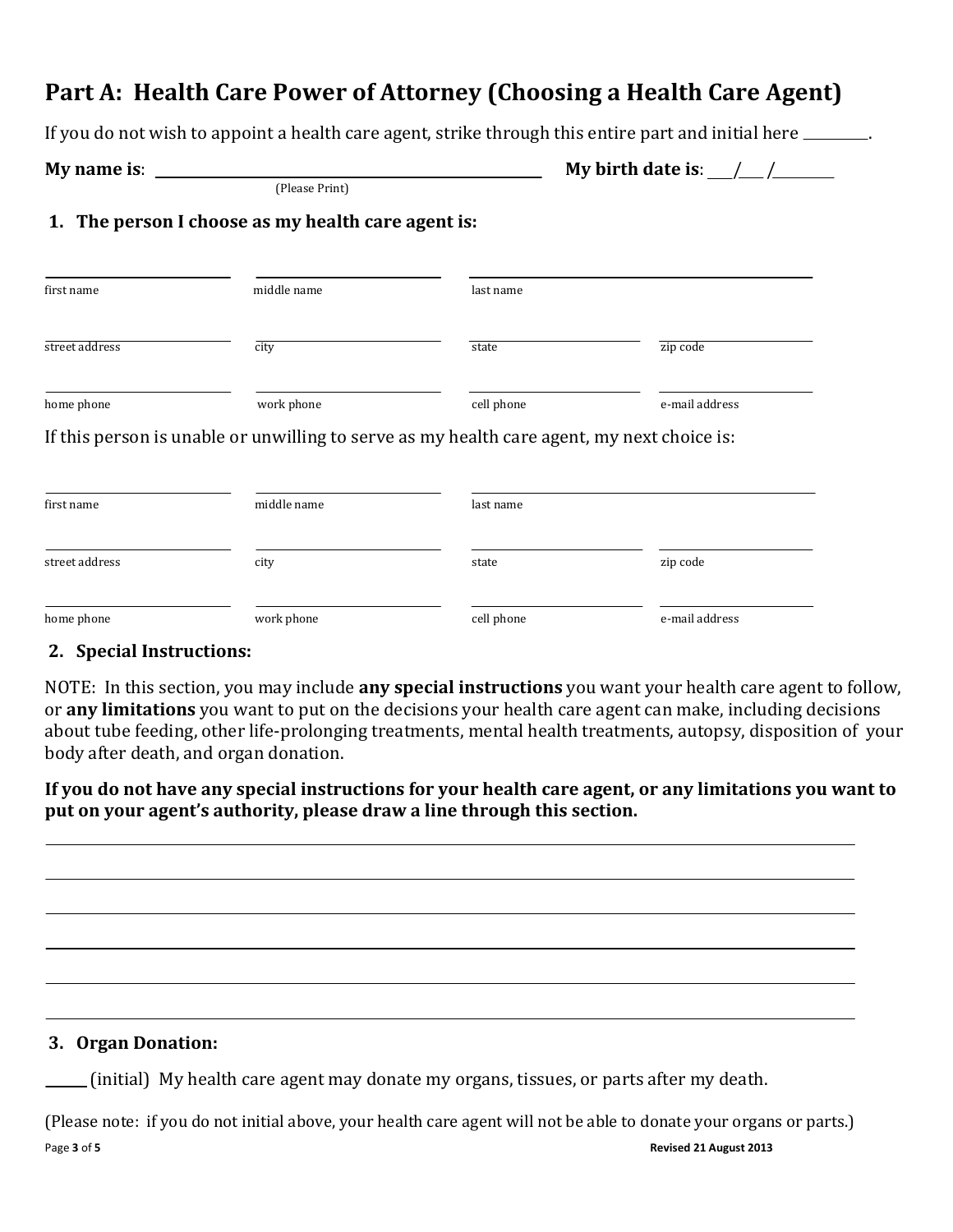### Part B: Living Will

If you do not wish to prepare a living will, strike through this entire part and initial here .

My name is:  $\frac{1}{2}$  My birth date is:  $\frac{1}{2}$  /

(Please Print)

1. If I am unable to make or communicate health care decisions, I desire that my life not be prolonged by life-prolonging measures in the following situations (you may initial any or all of these choices):

- (initial) I have a condition that cannot be cured and that will result in my death within a relatively short period of time.
- (initial) I become unconscious and my doctors determine that, to a high degree of medical certainty, I will never regain my consciousness.
- (initial) I suffer from advanced dementia or any other condition which results in the substantial loss of my ability to think, and my doctors determine that, to a high degree of medical certainty, this is not going to get better.

2. (initial) Even though I do not want my life prolonged by other life-prolonging measures in the situations I have initialed in section 1 above,  $1D0$  want to receive tube feeding in those situations (initial here only if you DO want tube feeding in those situations).

3. I wish to be made as comfortable as possible. I want my health care providers to keep me as clean, comfortable, and free of pain as possible, even though this care may hasten my death.

4. My health care providers may rely on this living will to withhold or discontinue life-prolonging measures in the situations I have initialed above.

5. If I have appointed a health care agent in Part A of this advance directive or a similar document, and that health care agent gives instructions that differ from the desires expressed in this living will, then: (NOTE: initial ONLY ONE of the two choices below):

- (initial) **Follow this living will.** My health care agent cannot make decisions that are different from what I have stated in this living will.
- (initial) Follow health care agent: My health care agent has the authority to make decisions that are different from what I have indicated in this living will.